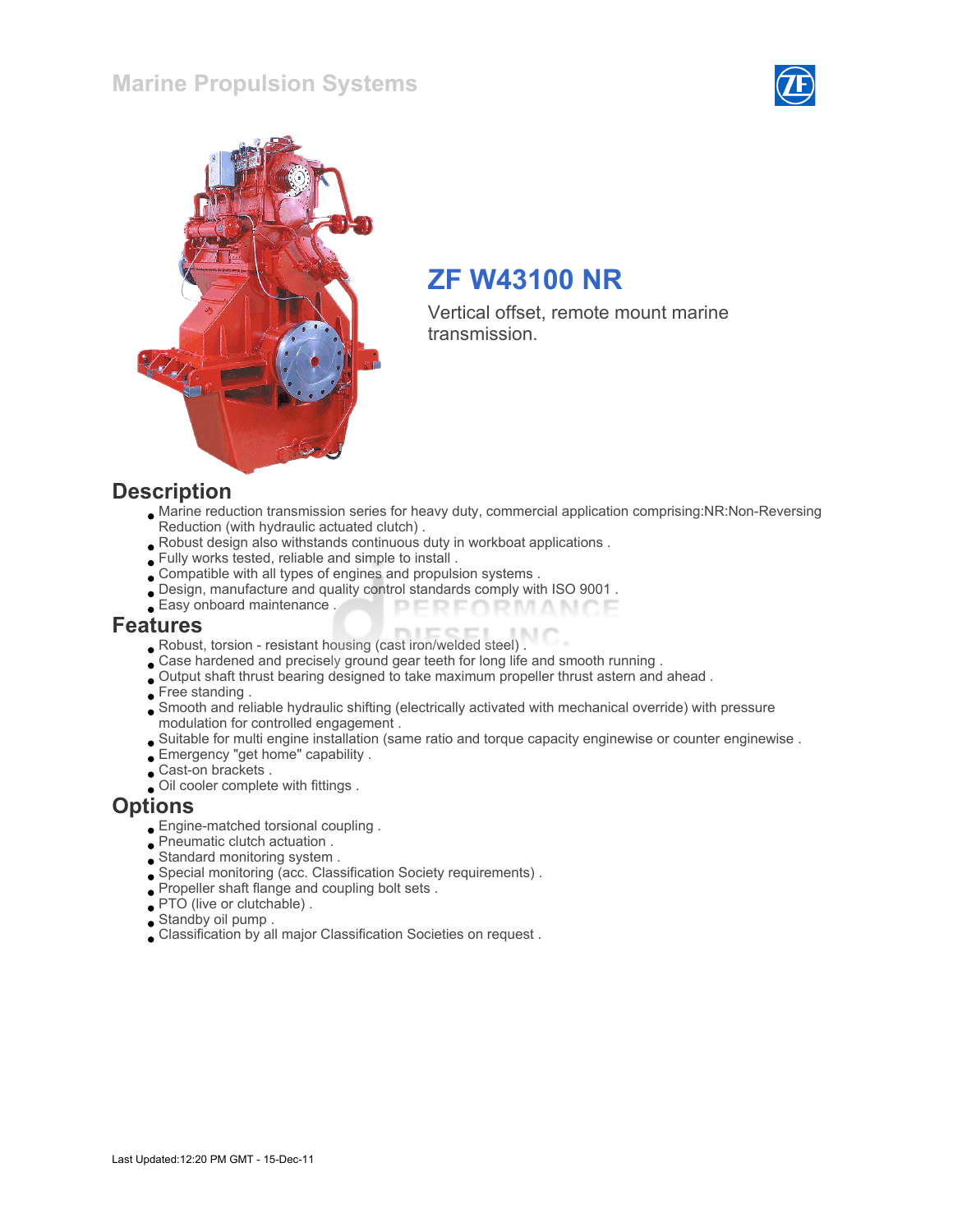# ZF W43100 NR

# Ratings

# Continuous Duty

| <b>RATIOS</b>                              |       | MAX. TORQUE POWER/RPM                             |                                                  |    | <b>INPUT POWER CAPACITY</b> |                  |           |         |           |          | MAX.       |
|--------------------------------------------|-------|---------------------------------------------------|--------------------------------------------------|----|-----------------------------|------------------|-----------|---------|-----------|----------|------------|
| <b>TEM</b>                                 | Nm    | ftlb                                              | kW                                               | hp | <b>kW</b>                   | hp               | <b>kW</b> | hp      | kW        | hp       | <b>RPM</b> |
|                                            |       |                                                   |                                                  |    |                             | 600 rpm          |           | 750 rpm |           | 1000 rpm |            |
| $\blacksquare$  2.516, 3.037, 3.500, 3.739 | 49660 | 36627                                             | 5.2000 6.9733 3120  4184  3900  5230  5200       |    |                             |                  |           |         |           | 6973     | 1000       |
| 3.909                                      | 47869 |                                                   | 35306 5.0125 6.7218 3007                         |    |                             | 4033  3759  5041 |           |         | 5012 6722 |          | 1000       |
| $\blacksquare$ 4.478                       | 44071 | 32505 4.6148 6.1885 2769 3713 3461                |                                                  |    |                             |                  |           | 4641    | 4615      | 6189     | 1000       |
| $\blacksquare$ 4.684                       | 42247 | 31160                                             | 4.4238 5.9324 2654  3559  3318  4449  4424  5932 |    |                             |                  |           |         |           |          | 1000       |
| 4.952                                      | 39861 | 29400                                             | 4.1739 5.5973 2504  3358  3130  4198  4174       |    |                             |                  |           |         |           | 5597     | 1000       |
| 15.579                                     | 31410 | 23167                                             | 3.2890 4.4106 1973 2646 2467 3308 3289           |    |                             |                  |           |         |           | 4411     | 1000       |
| 5.950                                      | 27179 | 20046 2.8460 3.8165 1708 2290 2134 2862 2846 3817 |                                                  |    |                             |                  |           |         |           |          | 1000       |

\* Special Order Ratio.

Ratings shown for the ZF W17000, and larger gearboxes, are valid for applications without ice classification and comply with BV (Bureau Veritas) rules.

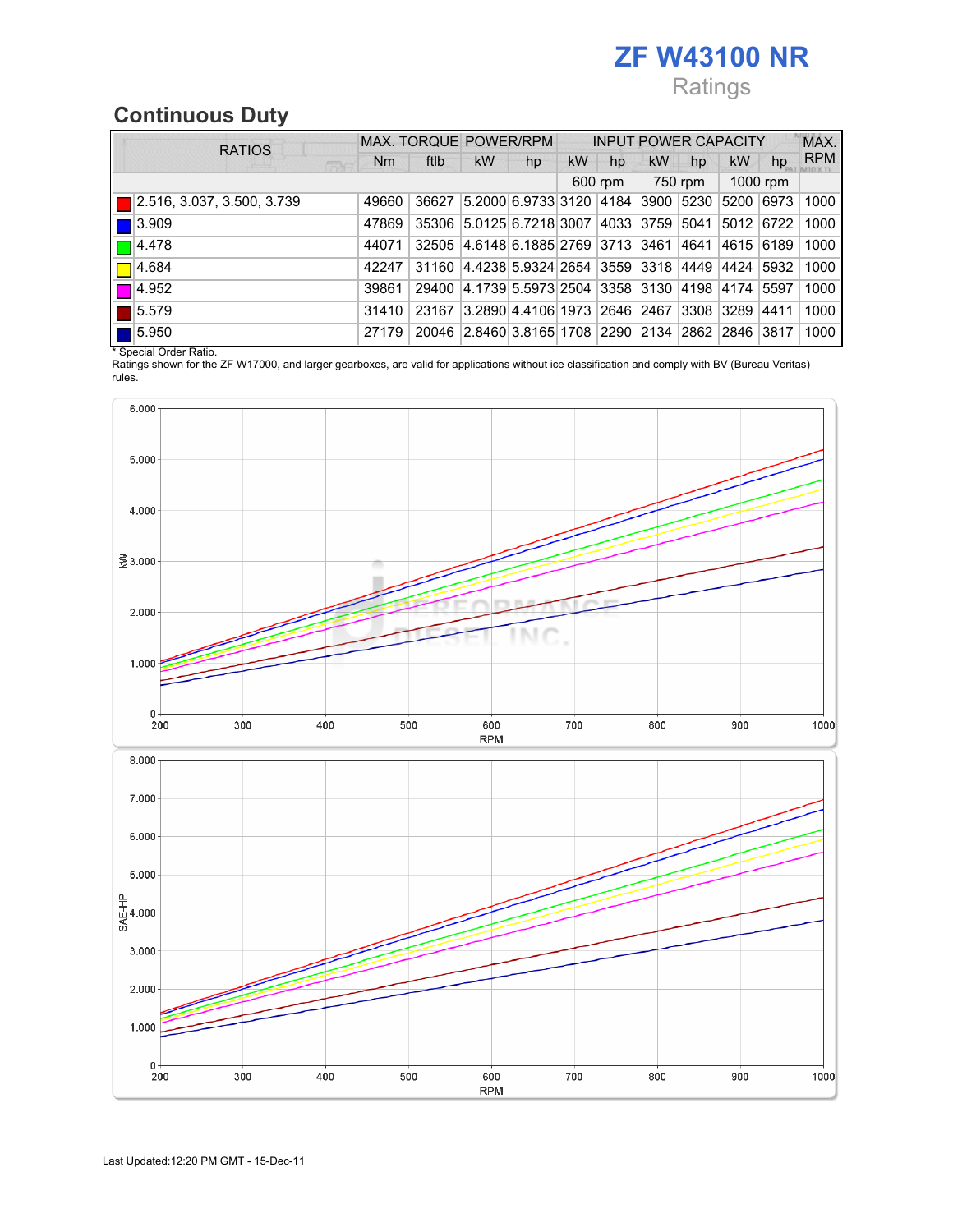ZF W43100 NR **Dimensions** 



|            |                |                |                | mm (inches)    |                            |                | <b>MIUXT</b> |
|------------|----------------|----------------|----------------|----------------|----------------------------|----------------|--------------|
| A          | B <sub>1</sub> | B <sub>2</sub> | H <sub>1</sub> | H <sub>2</sub> |                            | L <sub>1</sub> |              |
| 770 (30.3) | 995 (39.2)     | 995 (39.2)     | 900(35.4)      | 1,380 (54.3)   | 1,768 (69.6)               | 1,653(65.1)    | 336 (13.2)   |
|            |                | Weight kg (lb) |                |                | Oil Capacity Litre (US qt) |                |              |
|            |                | 9,300(20,460)  |                |                | 370 (392)                  |                |              |

# Output Coupling Dimensions

|                                                                                     | Diameter (E) |
|-------------------------------------------------------------------------------------|--------------|
| No.<br>In<br>mm<br>In<br>mm<br>In<br>mm<br>mm<br>$\mathsf{I}$<br>mm<br>$\mathsf{I}$ |              |
| 650 25.6 560 22.0 355 14.0 63.0 2.48<br>1.46<br>37.0<br>14                          |              |

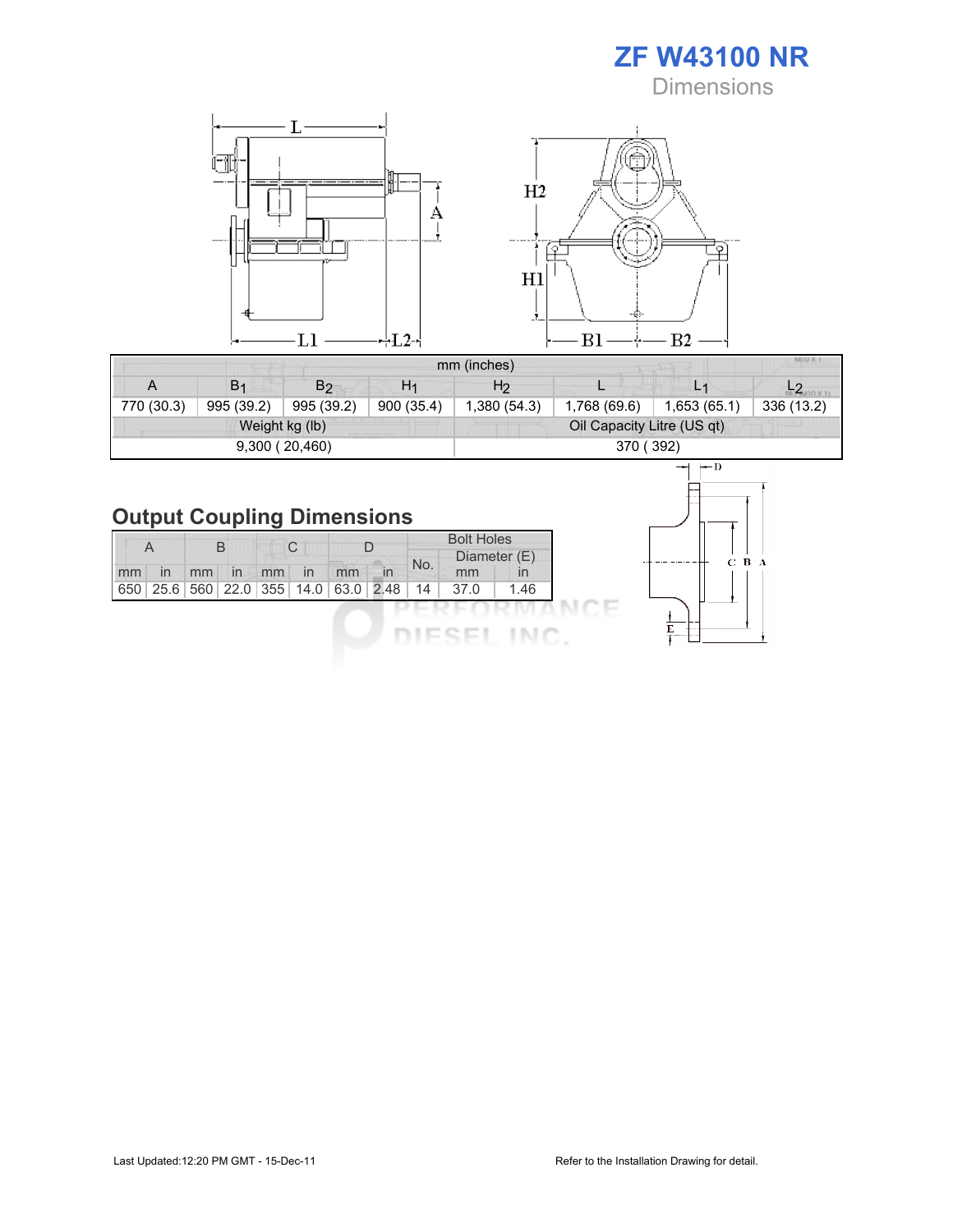

## PTO Configurations



PTO4 (Clutchable)

PTO5 (Live)